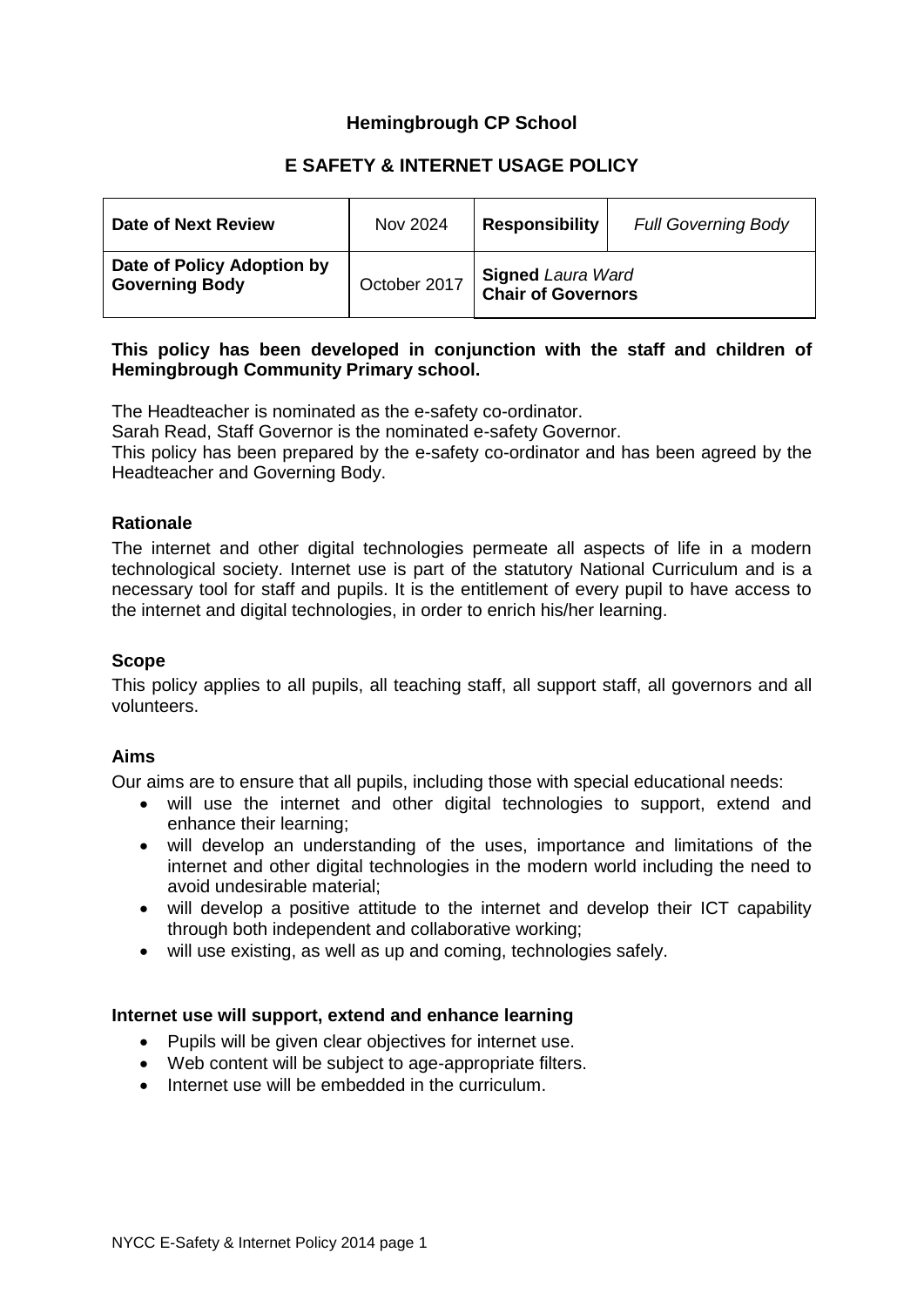# **Pupils will develop an understanding of the uses, importance and limitations of the internet**

- Pupils will be taught how to effectively use the internet for research purposes.
- Pupils will be taught to evaluate information on the internet.
- Pupils will be taught how to report inappropriate web content.
- Pupils will develop a positive attitude to the internet and develop their ICT capability through both independent and collaborative working.
- Pupils will use the internet to enhance their learning experience.
- Pupils have opportunities to engage in independent and collaborative learning using the internet and other digital technologies.

### **Pupils will use existing technologies safely**

• Pupils will be taught about e-safety and how to keep themselves safe online.

### **Data Protection**

• There is a separate Data Protection policy.

### **E-mail**

- Pupils and staff will only use approved e-mail accounts when using the school network.
- Pupils will tell a member of staff if they receive inappropriate e-mail communications.
- Pupils will only use e-mail for approved activities.

# **Internet Access and Learning Platform**

- Staff, Governors, associated persons and volunteers will read and sign the *Acceptable Use Policy – ICT and e-Technology* before using any school ICT resource.
- Pupils will be taught to use the internet responsibly and to report any inappropriate content to a responsible adult.

# **Mobile Phones and other handheld technology**

Pupils are only permitted to have mobile phones or other personal handheld technology in school with the permission of the Headteacher. When pupils are using mobile technology (their own or that provided by the school) they will be required to follow the school's Acceptable Use Policy (AUP). Such items can be confiscated by school staff if they have reason to think that they are being used to compromise the wellbeing and safety of others (*Education and Inspections Act 2006, Sections 90, 91 and 94)*.

# **Systems Security**

• ICT systems security will be regularly reviewed with support from Schools ICT.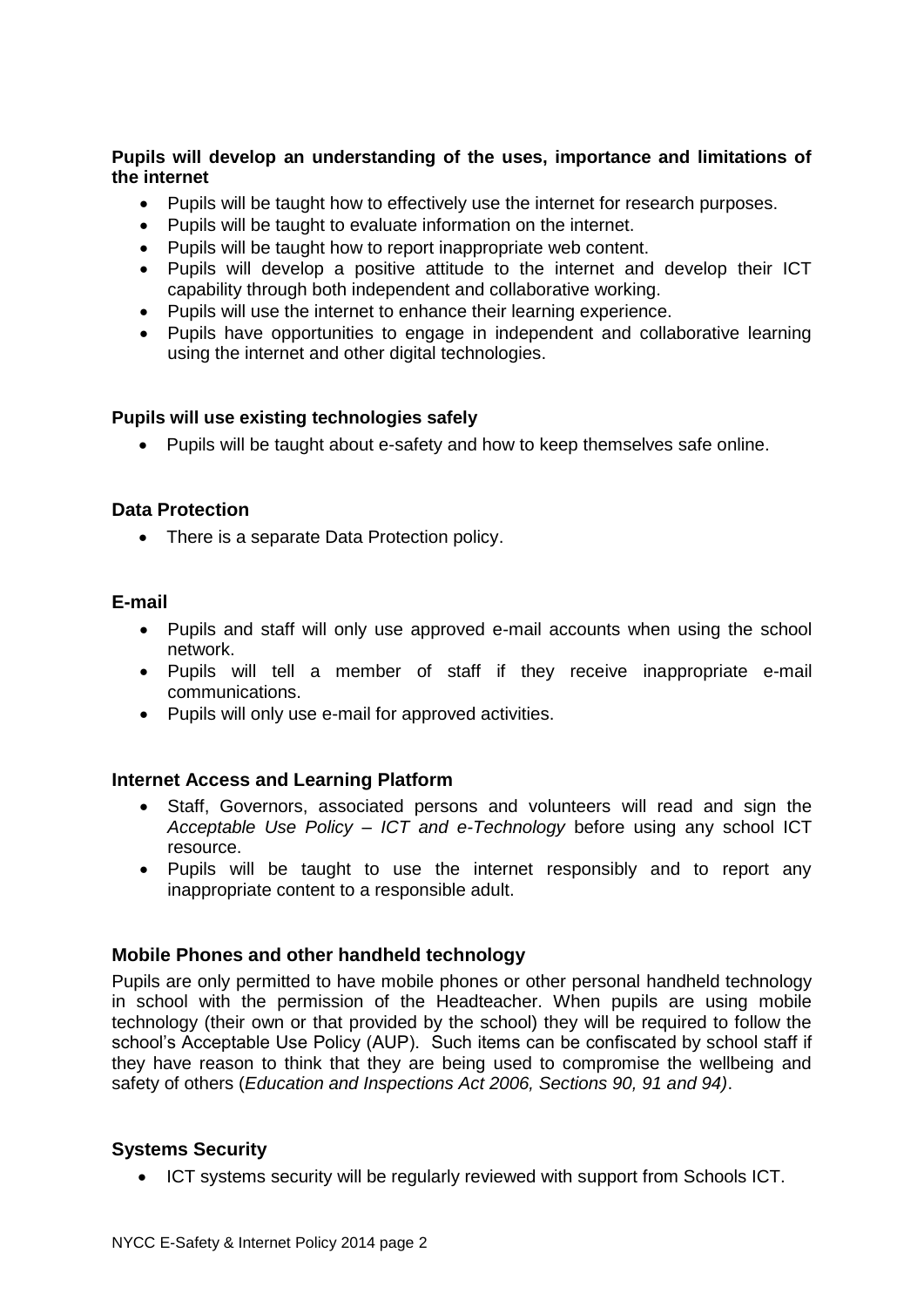## **Web Filtering**

- The school will work with Schools ICT to ensure that appropriate filtering is in place.
- Pupils will report any inappropriate content accessed to an appropriate member of staff.

### **Communication of the e-safety policy to pupils**

- Pupils will be taught as age-appropriate on safe use of the Internet and other Learning Platforms.
- e-safety rules will be re-iterated regularly and where appropriate displayed in classrooms.
- Pupils will be informed that internet use will be monitored.
- e-Safety will be included in the curriculum and regularly revisited

### **Communication of the e-safety policy to staff**

- The e-safety and acceptable use policies will be given to all members of staff.
- The e-safety and acceptable use policies will be signed by all staff and discussed with them at least annually.
- Staff will be informed that internet use will be monitored.

### **Communication of the e-safety policy to parents/carers**

- The school website will include a list of e-safety resources and information for parents to access.
- Parents will be asked to sign a home-school agreement when their children join the school. This will include acceptable use policies relating to the internet, and other digital technologies.
- The school will communicate and publicise e-safety issues to parents through the school newsletter, website and Learning Platform.

### **e-safety Complaints**

- Instances of pupil internet misuse should be reported to a member of staff.
- Staff will be trained so they are able to deal with e-Safety incidents. They must log incidents reported to them using CPOMS and if necessary refer the matter immediately to a senior member of staff.
- Instances of staff internet misuse should be reported to, and will be dealt with by, the Headteacher.
- Pupils and parents will be informed of the consequences of internet misuse.

# **Whole-School Responsibilities for Internet Safety**

### **Headteacher**

• Responsible for e-safety issues within the school but may delegate the day-today responsibility to a Senior Leader as the e-safety co-ordinator.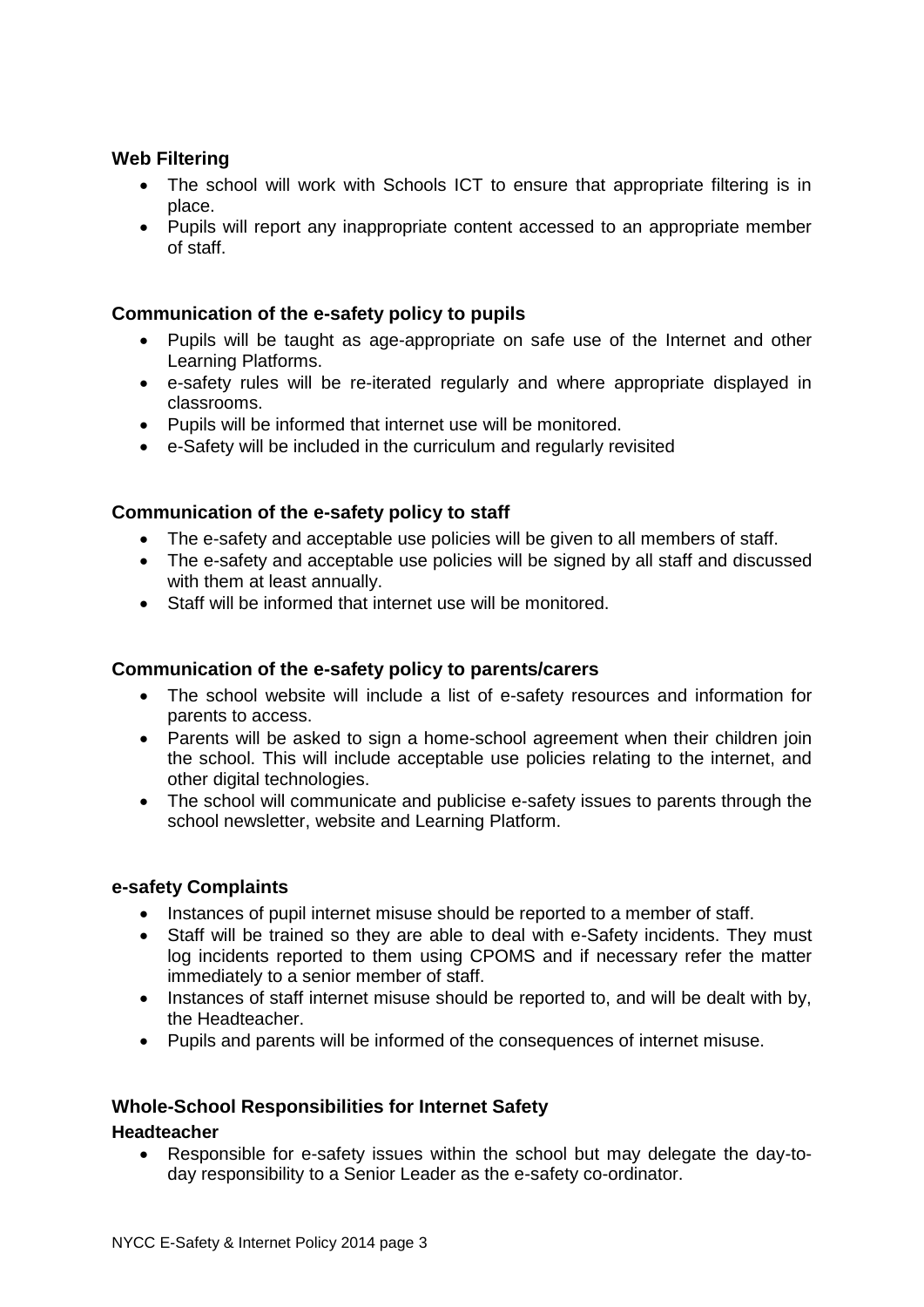- Ensure that the e-safety co-ordinator is given appropriate time, support and authority to carry out their duties effectively.
- Ensure that developments at Local Authority level are communicated to the esafety co-ordinator.
- Ensure that the Governing Body is informed of e-safety issues and policies.
- Ensure that appropriate funding is allocated to support e-safety activities throughout the school.

# **e-Safety co-ordinator (ideally as part of a wider child protection role)**

- Primary responsibility: establish and maintain a safe ICT learning environment (under the direction of Senior Management).
- Establish and maintain a school-wide e-safety programme.
- Work with The Computing Leader and e-safety Governor to develop, and review, e-safety policies and procedures.
- Respond to e-safety policy breaches in an appropriate and consistent manner in line with protocols set out in policies, and maintain an incident log.
- Ensure staff are kept up to date with any developments relating to e-Safety.
- Communicate with parents as necessary
- Develop an understanding of relevant legislation and take responsibility for their professional development in this area.

## **Governing Body**

- Appoint an e-Safety Governor who will ensure that e-safety is included as part of the regular review of child protection and health and safety policies.
- Support the Headteacher and/or designated e-safety co-ordinator in establishing and implementing policies, systems and procedures for ensuring a safe ICT learning environment.
- Ensure that appropriate funding is authorised for e-safety solutions, training and other activities as recommended by the Headteacher and/or designated e-safety co-ordinator (as part of the wider remit of the Governing Body with regards to school budgets).
- Promote e-safety to parents and provide updates on e-safety policies within the statutory 'security' section of the annual report.

# **Network Manager/Technical Support Staff**

- Provide a technical infrastructure to support e-safety practices.
- Ensure that appropriate processes and procedures are in place for responding to the discovery of illegal materials, or suspicion that such materials are, on the school's network.
- Ensure that appropriate processes and procedures are in place for responding to the discovery of inappropriate but legal materials on the school's network.
- Develop an understanding of relevant legislation.
- Report network breaches of acceptable use of ICT facilities to the Headteacher and/or the e-safety co-ordinator.
- Maintain a professional level of conduct in their personal use of technology, both within and outside school.
- Take responsibility for their professional development in this area.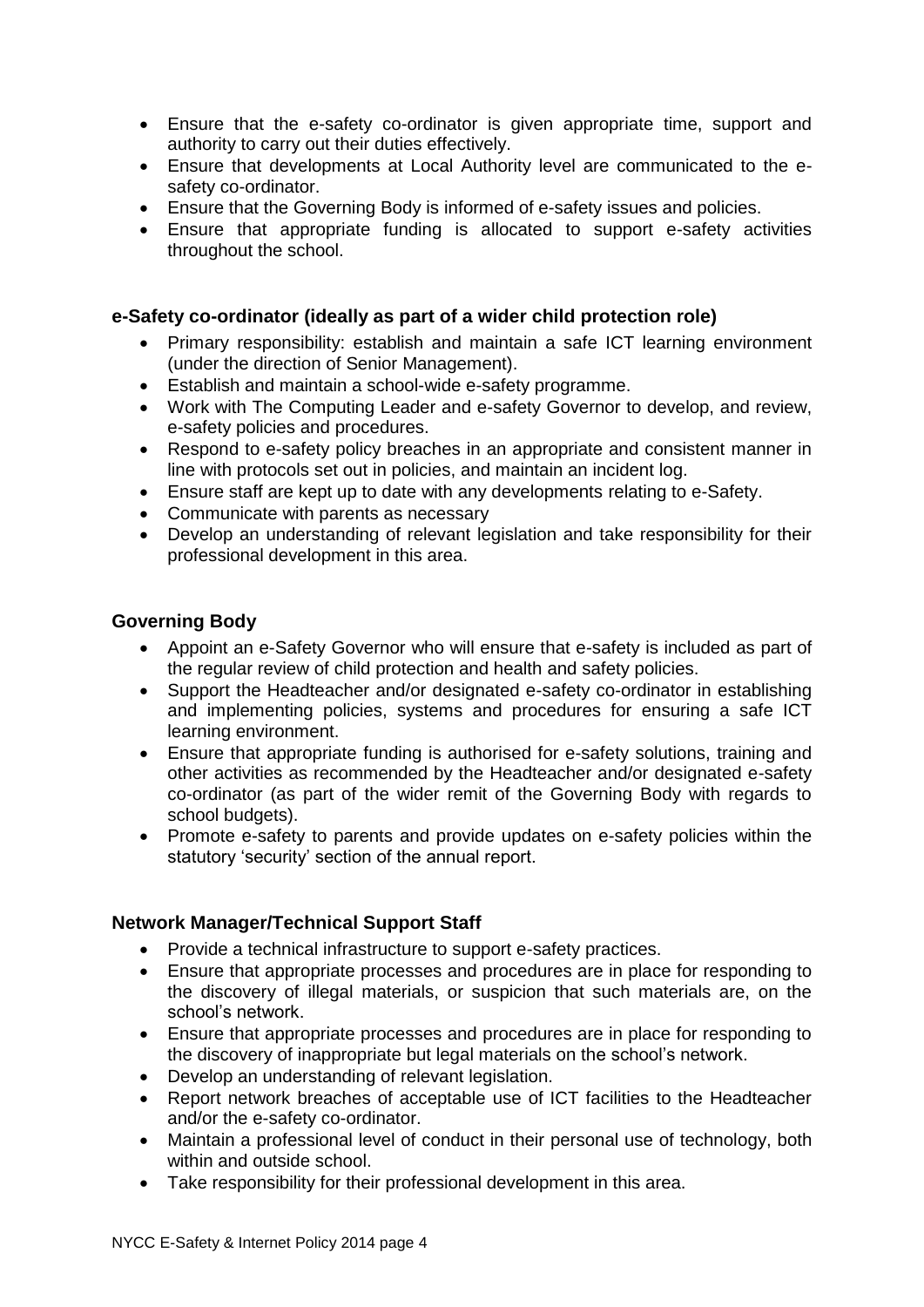# **Teaching and Support Staff**

- Contribute to the development of e-safety policies.
- Adhere to acceptable use policies.
- Take responsibility for the security of data.
- Develop an awareness of e-safety issues, and how they relate to pupils in their care.
- Model good practice in using new and emerging technologies.
- Include e-safety regularly in the curriculum.
- Deal with e-Safety issues they become aware of and know when and how to escalate incidents.
- Maintain a professional level of conduct in their personal use of technology, both within and outside school.
- Take responsibility for their professional development in this area.

# **Wider School Community**

- This group includes: non-teaching staff; volunteers; student teachers; other adults using school internet, Learning Platform or other technologies.
- Contribute to the development of e-safety policies as necessary.
- Adhere to acceptable use policies.
- Take responsibility for the security of data.
- Develop an awareness of e-safety issues, and how they relate to pupils in their care.
- Model good practice in using new and emerging technologies.
- Know when and how to escalate e-safety issues.
- Maintain a professional level of conduct in their personal use of technology, both within and outside school.
- Take responsibility for their professional development in this area.

### **Parents and Carers**

- Encourage their children to adhere e-safety 'rules' when online.
- Adhere to school policies when using the school internet and/or Learning Platform.
- Discuss e-safety issues with their children, support the school in its e-safety approaches and reinforce appropriate behaviours at home.
- Take responsibility for their own awareness and learning in relation to the opportunities and risks posed by new and emerging technologies.
- Model appropriate uses of new and emerging technologies.
- Liase with the school if they suspect, or have identified, that their child is conducting risky behaviour online.